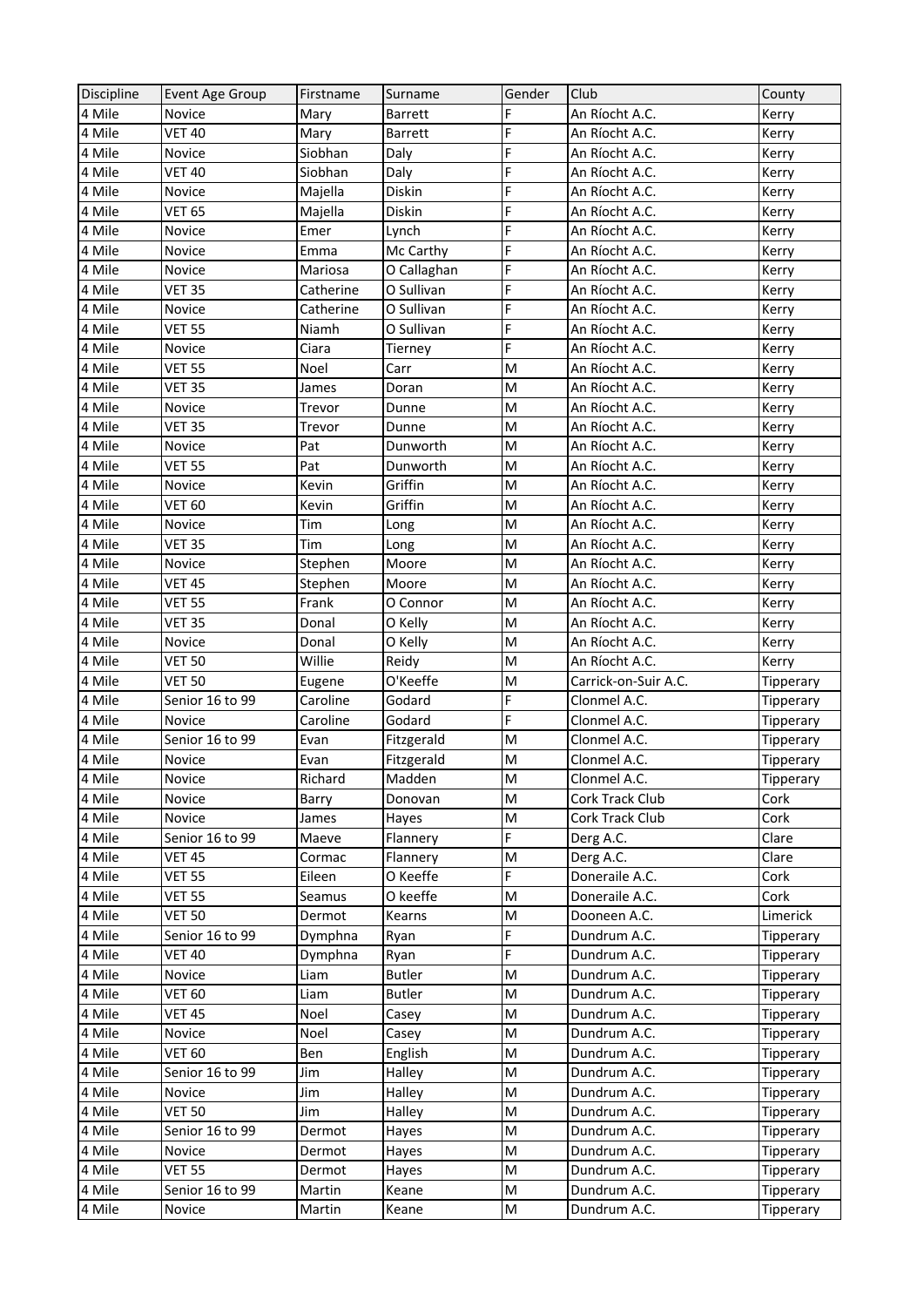| Discipline | Event Age Group | Firstname    | Surname        | Gender                                                                                | Club                         | County           |
|------------|-----------------|--------------|----------------|---------------------------------------------------------------------------------------|------------------------------|------------------|
| 4 Mile     | <b>VET 40</b>   | Martin       | Keane          | M                                                                                     | Dundrum A.C.                 | Tipperary        |
| 4 Mile     | Novice          | John         | Mc Cormack     | M                                                                                     | Dundrum A.C.                 | Tipperary        |
| 4 Mile     | <b>VET 50</b>   | John         | Mc Cormack     | M                                                                                     | Dundrum A.C.                 | <b>Tipperary</b> |
| 4 Mile     | Senior 16 to 99 | Kevin        | Moore          | M                                                                                     | Dundrum A.C.                 | Tipperary        |
| 4 Mile     | Senior 16 to 99 | Michael      | Moore          | M                                                                                     | Dundrum A.C.                 | <b>Tipperary</b> |
| 4 Mile     | Novice          | Michael      | Moore          | M                                                                                     | Dundrum A.C.                 | Tipperary        |
| 4 Mile     | <b>VET 60</b>   | Michael      | Moore          | M                                                                                     | Dundrum A.C.                 | Tipperary        |
| 4 Mile     | <b>VET 50</b>   | Vivian       | Foley          | M                                                                                     | Eagle A.C.                   | Cork             |
| 4 Mile     | Senior 16 to 99 | Tim          | O Donoghue     | M                                                                                     | East Cork A.C.               | Cork             |
| 4 Mile     | <b>VET 35</b>   | Tim          | O Donoghue     | M                                                                                     | East Cork A.C.               | Cork             |
| 4 Mile     | <b>VET 45</b>   | Mary         | Cahill         | F                                                                                     | Ennis Track A.C.             | Clare            |
| 4 Mile     | Senior 16 to 99 | Mary         | Cahill         | F                                                                                     | Ennis Track A.C.             | Clare            |
| 4 Mile     | Novice          | Ann Marie    | Connellan      | F                                                                                     | Ennis Track A.C.             | Clare            |
| 4 Mile     | Senior 16 to 99 | Ann Marie    | Connellan      | F                                                                                     | Ennis Track A.C.             | Clare            |
| 4 Mile     | <b>VET 45</b>   | Ann Marie    | Connellan      | F                                                                                     | Ennis Track A.C.             | Clare            |
| 4 Mile     | Novice          | <b>Becky</b> | Coughlan       | F                                                                                     | Ennis Track A.C.             | Clare            |
| 4 Mile     | Senior 16 to 99 | Becky        | Coughlan       | F                                                                                     | Ennis Track A.C.             | Clare            |
| 4 Mile     | Senior 16 to 99 | Dee          | Grady          | F                                                                                     | Ennis Track A.C.             | Clare            |
| 4 Mile     | Novice          | Dee          | Grady          | F                                                                                     | Ennis Track A.C.             | Clare            |
| 4 Mile     | Senior 16 to 99 | Siobhan      | Lennon         | F                                                                                     | Ennis Track A.C.             | Clare            |
| 4 Mile     | Novice          | Lisa         | Mcgrath        | F                                                                                     | Ennis Track A.C.             | Clare            |
| 4 Mile     | Senior 16 to 99 | Selenia      | Nolan Culligan | F                                                                                     | Ennis Track A.C.             | Clare            |
| 4 Mile     | Novice          | Selenia      | Nolan Culligan | F                                                                                     | Ennis Track A.C.             | Clare            |
| 4 Mile     | <b>VET 45</b>   | Selenia      | Nolan Culligan | F                                                                                     | Ennis Track A.C.             | Clare            |
| 4 Mile     | Novice          | Noreen       | O Sullivan     | F                                                                                     | Ennis Track A.C.             | Clare            |
| 4 Mile     | Senior 16 to 99 | Noreen       | O Sullivan     | F                                                                                     | Ennis Track A.C.             | Clare            |
| 4 Mile     | <b>VET 40</b>   | Noreen       | O Sullivan     | F                                                                                     | Ennis Track A.C.             | Clare            |
| 4 Mile     | <b>VET 40</b>   | Elizabeth    | Quinn          | F                                                                                     | Ennis Track A.C.             | Clare            |
| 4 Mile     | Senior 16 to 99 | Geraldine    | Vahey          | F                                                                                     | Ennis Track A.C.             | Clare            |
| 4 Mile     | Novice          | Geraldine    | Vahey          | F                                                                                     | Ennis Track A.C.             | Clare            |
| 4 Mile     | <b>VET 45</b>   | Geraldine    | Vahey          | F                                                                                     | Ennis Track A.C.             | Clare            |
| 4 Mile     | Novice          | Cillian      | Boyd           | M                                                                                     | Ennis Track A.C.             | Clare            |
| 4 Mile     | Novice          | Padraig      | Cahill         | M                                                                                     | Ennis Track A.C.             | Clare            |
| 4 Mile     | <b>VET 65</b>   | Tom          | Casey          | M                                                                                     | Ennis Track A.C.             | Clare            |
| 4 Mile     | Senior 16 to 99 | Rory         | Chesser        | $\mathsf{M}% _{T}=\mathsf{M}_{T}\!\left( a,b\right) ,\ \mathsf{M}_{T}=\mathsf{M}_{T}$ | Ennis Track A.C.             | Clare            |
| 4 Mile     | VET 60          | Michael      | Clune          | M                                                                                     | Ennis Track A.C.             | Clare            |
| 4 Mile     | Senior 16 to 99 | Jimmy        | Doyle          | M                                                                                     | Ennis Track A.C.             | Clare            |
| 4 Mile     | <b>VET 45</b>   | Martin       | Glynn          | M                                                                                     | Ennis Track A.C.             | Clare            |
| 4 Mile     | Novice          | Kevin        | Mc Ginley      | M                                                                                     | Ennis Track A.C.             | Clare            |
| 4 Mile     | Senior 16 to 99 | Kevin        | Mc Ginley      | M                                                                                     | Ennis Track A.C.             | Clare            |
| 4 Mile     | <b>VET 65</b>   | Gerard       | Mccullough     | M                                                                                     | Ennis Track A.C.             | Clare            |
| 4 Mile     | <b>VET 35</b>   | Billy        | Mckenna        | M                                                                                     | Ennis Track A.C.             | Clare            |
| 4 Mile     | Senior 16 to 99 | Billy        | Mckenna        | M                                                                                     | Ennis Track A.C.             | Clare            |
| 4 Mile     | <b>VET 45</b>   | John         | Moloney        | M                                                                                     | Ennis Track A.C.             | Clare            |
| 4 Mile     | Senior 16 to 99 | John         | Moloney        | M                                                                                     | Ennis Track A.C.             | Clare            |
| 4 Mile     | Novice          | John         | Moloney        | M                                                                                     | Ennis Track A.C.             | Clare            |
| 4 Mile     | <b>VET 55</b>   | Pat          | Morrissey      | M                                                                                     | Ennis Track A.C.             | Clare            |
| 4 Mile     | Novice          | Seamus       | Nugent         | M                                                                                     | Ennis Track A.C.             | Clare            |
| 4 Mile     | Senior 16 to 99 | Seamus       | Nugent         | M                                                                                     | Ennis Track A.C.             | Clare            |
| 4 Mile     | Novice          | Victor       | O Loughlin     | M                                                                                     | Ennis Track A.C.             | Clare            |
| 4 Mile     | Senior 16 to 99 | <b>Brian</b> | Sheedy         | M                                                                                     | Ennis Track A.C.             | Clare            |
| 4 Mile     | <b>VET 40</b>   | <b>Brian</b> | Sheedy         | M                                                                                     | Ennis Track A.C.             | Clare            |
| 4 Mile     | Novice          | <b>Brian</b> | Sheedy         | M                                                                                     | Ennis Track A.C.             | Clare            |
| 4 Mile     | Senior 16 to 99 | Peter        | Tonge          | M                                                                                     | Ennis Track A.C.             | Clare            |
| 4 Mile     | Senior 16 to 99 | Sean         | Whelan         | M                                                                                     | Ennis Track A.C.             | Clare            |
| 4 Mile     | Novice          | Trevor       | White          | M                                                                                     | Ennis Track A.C.             | Clare            |
| 4 Mile     | <b>VET 35</b>   | Arthur       | Fitzgerald     | M                                                                                     | Farranfore Maine Valley A.C. | Kerry            |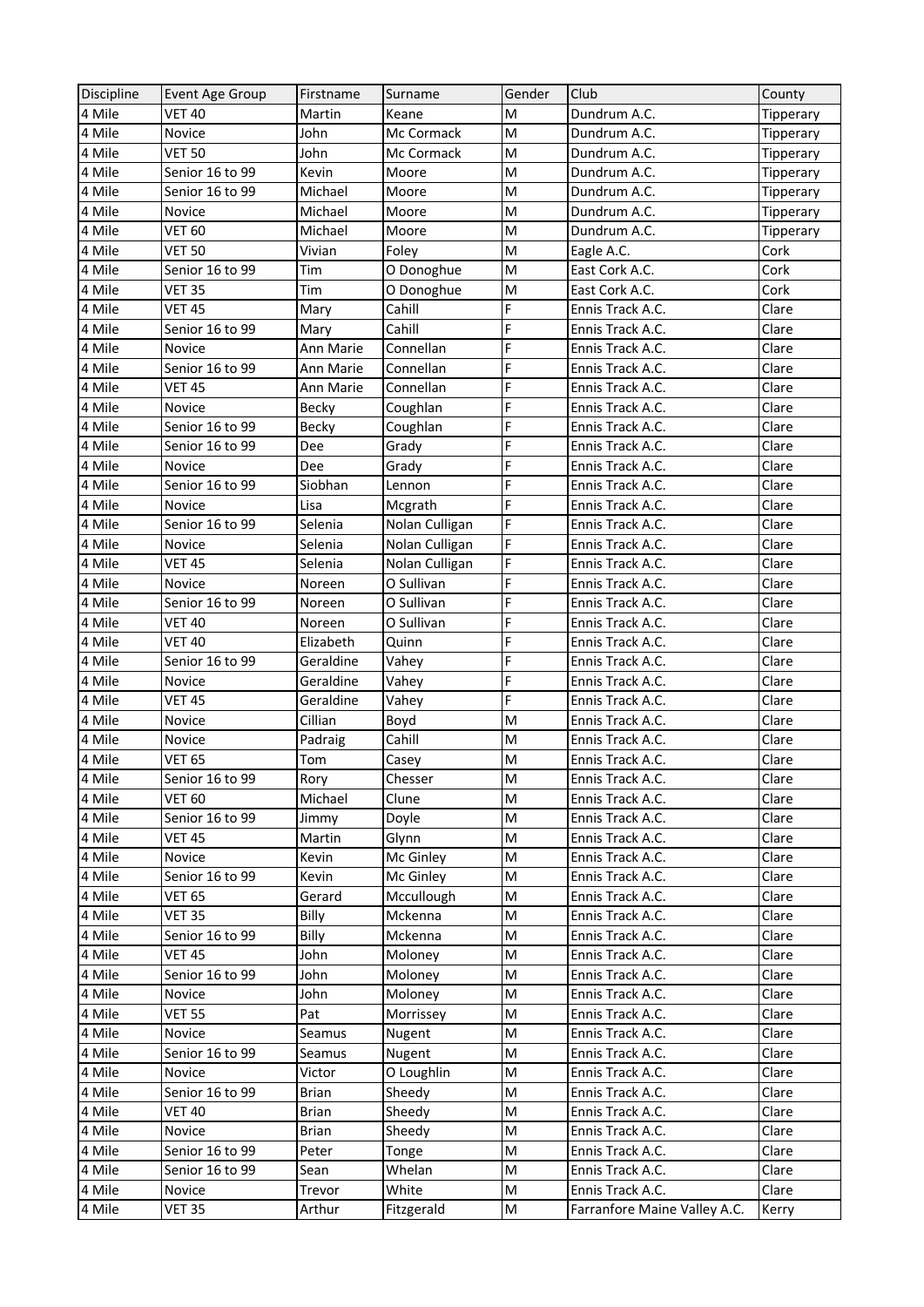| F<br>4 Mile<br>Gneeveguilla A.C.<br><b>VET 55</b><br>Caroline<br>Murphy<br>Kerry<br>4 Mile<br><b>VET 45</b><br>M<br>Killarney Valley A.C.<br>Tony<br>Harty<br>Kerry<br>4 Mile<br><b>VET 60</b><br>Mc Mahon<br>M<br>Kilmallock A.C.<br>Limerick<br>Tony<br>4 Mile<br><b>VET 65</b><br>Roche<br>M<br>Kilmallock A.C.<br>Patrick<br>Limerick<br>4 Mile<br>Sheedy<br>M<br><b>VET 70</b><br>Kilmallock A.C.<br>Limerick<br>Jerry<br>F<br>Kilmurray/Ibrick/N.Clare A.C.<br>4 Mile<br>Senior 16 to 99<br>Roisin<br>Considine<br>Clare<br>F<br>4 Mile<br>Clare<br>Roisin<br>Considine<br>Kilmurray/Ibrick/N.Clare A.C.<br>Novice<br>F<br>4 Mile<br>VET 60<br>Falsey<br>Kilmurray/Ibrick/N.Clare A.C.<br>Clare<br>Maura<br>F<br>4 Mile<br>Kilmurray/Ibrick/N.Clare A.C.<br>Clare<br>VET 55<br>Sue<br>Garrahy<br>F<br>4 Mile<br>Kilmurray/Ibrick/N.Clare A.C.<br>Clare<br>Sue<br>Novice<br>Garrahy<br>F<br>Senior 16 to 99<br>Kilmurray/Ibrick/N.Clare A.C.<br>4 Mile<br>Sue<br>Garrahy<br>Clare<br>F<br>4 Mile<br>Senior 16 to 99<br>Kilmurray/Ibrick/N.Clare A.C.<br>Clare<br>Hillery<br>Eimear<br>F<br>4 Mile<br>Hillery<br>Kilmurray/Ibrick/N.Clare A.C.<br>Clare<br>Novice<br>Eimear<br>F<br>4 Mile<br>Kilmurray/Ibrick/N.Clare A.C.<br>Clare<br>Senior 16 to 99<br>Roisin<br>Howley<br>F<br>4 Mile<br>Clare<br>Roisin<br>Howley<br>Kilmurray/Ibrick/N.Clare A.C.<br>Novice<br>F<br>Kilmurray/Ibrick/N.Clare A.C.<br>Clare<br>4 Mile<br>Senior 16 to 99<br>Aine<br>Keane<br>F<br>Clare<br>4 Mile<br>Kilmurray/Ibrick/N.Clare A.C.<br>Novice<br>Aine<br>Keane<br>F<br>4 Mile<br>Kilmurray/Ibrick/N.Clare A.C.<br>Clare<br>Senior 16 to 99<br>Eimear<br>Keane<br>F<br>Clare<br>4 Mile<br>Kilmurray/Ibrick/N.Clare A.C.<br>Novice<br>Keane<br>Eimear<br>F<br>4 Mile<br><b>VET 50</b><br>Kilmurray/Ibrick/N.Clare A.C.<br>Clare<br>Fiona<br>Kinsella<br>F<br>4 Mile<br>Kilmurray/Ibrick/N.Clare A.C.<br>Clare<br>Novice<br>Fiona<br>Kinsella<br>F<br>4 Mile<br>Senior 16 to 99<br>Kinsella<br>Kilmurray/Ibrick/N.Clare A.C.<br>Clare<br>Fiona<br>F<br>4 Mile<br>Senior 16 to 99<br>Malone<br>Kilmurray/Ibrick/N.Clare A.C.<br>Clare<br>Maggie<br>F<br>4 Mile<br>Malone<br>Kilmurray/Ibrick/N.Clare A.C.<br>Clare<br>Novice<br>Maggie<br>F<br>4 Mile<br><b>VET 50</b><br>Malone<br>Kilmurray/Ibrick/N.Clare A.C.<br>Clare<br>Maggie<br>F<br>Kilmurray/Ibrick/N.Clare A.C.<br>Clare<br>4 Mile<br>Novice<br>Michelle<br>O'Mahoney<br>F<br>4 Mile<br>Clare<br>VET 55<br>Michelle<br>O'Mahoney<br>Kilmurray/Ibrick/N.Clare A.C.<br>F<br>4 Mile<br>Michelle<br>O'Mahoney<br>Clare<br>Senior 16 to 99<br>Kilmurray/Ibrick/N.Clare A.C.<br>F<br>4 Mile<br>Clare<br>Senior 16 to 99<br>Kilmurray/Ibrick/N.Clare A.C.<br>Sharon<br>Rynne<br>F<br>4 Mile<br>Kilmurray/Ibrick/N.Clare A.C.<br>Clare<br>Sharon<br>Novice<br>Rynne<br>F<br>Clare<br>4 Mile<br>Senior 16 to 99<br>Elaine<br>Shannon<br>Kilmurray/Ibrick/N.Clare A.C.<br>F<br>4 Mile<br>Shannon<br>Kilmurray/Ibrick/N.Clare A.C.<br>Clare<br>Novice<br>Elaine<br>4 Mile<br><b>VET 65</b><br>M<br>Kilmurray/Ibrick/N.Clare A.C.<br>Clare<br>Brendan<br>Cusack<br>4 Mile<br>Kilmurray/Ibrick/N.Clare A.C.<br>Clare<br>Senior 16 to 99<br>Downes<br>M<br>Jimmy<br>4 Mile<br>$\mathsf{M}% _{T}=\mathsf{M}_{T}\!\left( a,b\right) ,\ \mathsf{M}_{T}=\mathsf{M}_{T}$<br><b>VET 40</b><br>Clare<br>Jimmy<br>Downes<br>Kilmurray/Ibrick/N.Clare A.C.<br>M<br>Kilmurray/Ibrick/N.Clare A.C.<br>4 Mile<br>Novice<br>Jimmy<br>Clare<br>Downes<br>4 Mile<br>M<br>Kilmurray/Ibrick/N.Clare A.C.<br>Senior 16 to 99<br>Thomas<br>Garrahy<br>Clare<br>M<br>4 Mile<br>Novice<br>Thomas<br>Garrahy<br>Kilmurray/Ibrick/N.Clare A.C.<br>Clare<br>4 Mile<br><b>VET 65</b><br>Kilmurray/Ibrick/N.Clare A.C.<br>Michael<br>M<br>Clare<br>Harvey<br>4 Mile<br>Kilmurray/Ibrick/N.Clare A.C.<br>Senior 16 to 99<br>Kelly<br>M<br>Clare<br>Paul<br>Kilmurray/Ibrick/N.Clare A.C.<br>4 Mile<br>Novice<br>Paul<br>Kelly<br>M<br>Clare<br>4 Mile<br><b>VET 60</b><br>Kilmurray/Ibrick/N.Clare A.C.<br>M<br>Clare<br>James<br>Kenny<br>4 Mile<br>Senior 16 to 99<br>Kilmurray/Ibrick/N.Clare A.C.<br>M<br>Clare<br>James<br>Kenny<br>4 Mile<br>Kilmurray/Ibrick/N.Clare A.C.<br>Novice<br>M<br>Clare<br>Kenny<br>James<br>Kilmurray/Ibrick/N.Clare A.C.<br>4 Mile<br>Novice<br>M<br>Clare<br>Tom<br>Mackey<br>4 Mile<br>VET 65<br>M<br>Kilmurray/Ibrick/N.Clare A.C.<br>Clare<br>Tom<br>Mackey<br>4 Mile<br>M<br>Kilmurray/Ibrick/N.Clare A.C.<br>Clare<br>Senior 16 to 99<br>Mackey<br>Tom<br>4 Mile<br>M<br>Kilmurray/Ibrick/N.Clare A.C.<br>Senior 16 to 99<br>Mcnamara<br>Clare<br>Sean<br>4 Mile<br>Kilmurray/Ibrick/N.Clare A.C.<br>Novice<br>M<br>Clare<br>Sean<br>Mcnamara<br>4 Mile<br>Kilmurray/Ibrick/N.Clare A.C.<br>VET 45<br>M<br>Clare<br>Sean<br>Mcnamara<br>Kilmurray/Ibrick/N.Clare A.C.<br>4 Mile<br>Senior 16 to 99<br>Meade<br>M<br>Clare<br>Sean<br>4 Mile<br>Meade<br>Kilmurray/Ibrick/N.Clare A.C.<br>Novice<br>M<br>Clare<br>Sean<br>4 Mile<br><b>VET 40</b><br>Meade<br>M<br>Kilmurray/Ibrick/N.Clare A.C.<br>Clare<br>Sean<br>4 Mile<br>Kilmurray/Ibrick/N.Clare A.C.<br>Novice<br>John<br>O Gorman<br>M<br>Clare<br>Kilmurray/Ibrick/N.Clare A.C.<br>4 Mile<br>Senior 16 to 99<br>John<br>M<br>Clare<br>O Gorman<br>Kilmurray/Ibrick/N.Clare A.C.<br>4 Mile<br>VET 55<br>John<br>O Gorman<br>M<br>Clare | Discipline | Event Age Group | Firstname | Surname | Gender | Club                          | County |
|------------------------------------------------------------------------------------------------------------------------------------------------------------------------------------------------------------------------------------------------------------------------------------------------------------------------------------------------------------------------------------------------------------------------------------------------------------------------------------------------------------------------------------------------------------------------------------------------------------------------------------------------------------------------------------------------------------------------------------------------------------------------------------------------------------------------------------------------------------------------------------------------------------------------------------------------------------------------------------------------------------------------------------------------------------------------------------------------------------------------------------------------------------------------------------------------------------------------------------------------------------------------------------------------------------------------------------------------------------------------------------------------------------------------------------------------------------------------------------------------------------------------------------------------------------------------------------------------------------------------------------------------------------------------------------------------------------------------------------------------------------------------------------------------------------------------------------------------------------------------------------------------------------------------------------------------------------------------------------------------------------------------------------------------------------------------------------------------------------------------------------------------------------------------------------------------------------------------------------------------------------------------------------------------------------------------------------------------------------------------------------------------------------------------------------------------------------------------------------------------------------------------------------------------------------------------------------------------------------------------------------------------------------------------------------------------------------------------------------------------------------------------------------------------------------------------------------------------------------------------------------------------------------------------------------------------------------------------------------------------------------------------------------------------------------------------------------------------------------------------------------------------------------------------------------------------------------------------------------------------------------------------------------------------------------------------------------------------------------------------------------------------------------------------------------------------------------------------------------------------------------------------------------------------------------------------------------------------------------------------------------------------------------------------------------------------------------------------------------------------------------------------------------------------------------------------------------------------------------------------------------------------------------------------------------------------------------------------------------------------------------------------------------------------------------------------------------------------------------------------------------------------------------------------------------------------------------------------------------------------------------------------------------------------------------------------------------------------------------------------------------------------------------------------------------------------------------------------------------------------------------------------------------------------------------------------------------------------------------------------------------------------------------------------------------------------------------------------------------------------------------------------------------------------------------------------------------------------------------------------------------------------------------------------------------------------------------------------------------------------------------------------------------------------------------------------------------------------------------------------------------------------------------------------------------------------------------------------------------------------------------------------------------------------------------------------------------------------|------------|-----------------|-----------|---------|--------|-------------------------------|--------|
|                                                                                                                                                                                                                                                                                                                                                                                                                                                                                                                                                                                                                                                                                                                                                                                                                                                                                                                                                                                                                                                                                                                                                                                                                                                                                                                                                                                                                                                                                                                                                                                                                                                                                                                                                                                                                                                                                                                                                                                                                                                                                                                                                                                                                                                                                                                                                                                                                                                                                                                                                                                                                                                                                                                                                                                                                                                                                                                                                                                                                                                                                                                                                                                                                                                                                                                                                                                                                                                                                                                                                                                                                                                                                                                                                                                                                                                                                                                                                                                                                                                                                                                                                                                                                                                                                                                                                                                                                                                                                                                                                                                                                                                                                                                                                                                                                                                                                                                                                                                                                                                                                                                                                                                                                                                                                                                                                |            |                 |           |         |        |                               |        |
|                                                                                                                                                                                                                                                                                                                                                                                                                                                                                                                                                                                                                                                                                                                                                                                                                                                                                                                                                                                                                                                                                                                                                                                                                                                                                                                                                                                                                                                                                                                                                                                                                                                                                                                                                                                                                                                                                                                                                                                                                                                                                                                                                                                                                                                                                                                                                                                                                                                                                                                                                                                                                                                                                                                                                                                                                                                                                                                                                                                                                                                                                                                                                                                                                                                                                                                                                                                                                                                                                                                                                                                                                                                                                                                                                                                                                                                                                                                                                                                                                                                                                                                                                                                                                                                                                                                                                                                                                                                                                                                                                                                                                                                                                                                                                                                                                                                                                                                                                                                                                                                                                                                                                                                                                                                                                                                                                |            |                 |           |         |        |                               |        |
|                                                                                                                                                                                                                                                                                                                                                                                                                                                                                                                                                                                                                                                                                                                                                                                                                                                                                                                                                                                                                                                                                                                                                                                                                                                                                                                                                                                                                                                                                                                                                                                                                                                                                                                                                                                                                                                                                                                                                                                                                                                                                                                                                                                                                                                                                                                                                                                                                                                                                                                                                                                                                                                                                                                                                                                                                                                                                                                                                                                                                                                                                                                                                                                                                                                                                                                                                                                                                                                                                                                                                                                                                                                                                                                                                                                                                                                                                                                                                                                                                                                                                                                                                                                                                                                                                                                                                                                                                                                                                                                                                                                                                                                                                                                                                                                                                                                                                                                                                                                                                                                                                                                                                                                                                                                                                                                                                |            |                 |           |         |        |                               |        |
|                                                                                                                                                                                                                                                                                                                                                                                                                                                                                                                                                                                                                                                                                                                                                                                                                                                                                                                                                                                                                                                                                                                                                                                                                                                                                                                                                                                                                                                                                                                                                                                                                                                                                                                                                                                                                                                                                                                                                                                                                                                                                                                                                                                                                                                                                                                                                                                                                                                                                                                                                                                                                                                                                                                                                                                                                                                                                                                                                                                                                                                                                                                                                                                                                                                                                                                                                                                                                                                                                                                                                                                                                                                                                                                                                                                                                                                                                                                                                                                                                                                                                                                                                                                                                                                                                                                                                                                                                                                                                                                                                                                                                                                                                                                                                                                                                                                                                                                                                                                                                                                                                                                                                                                                                                                                                                                                                |            |                 |           |         |        |                               |        |
|                                                                                                                                                                                                                                                                                                                                                                                                                                                                                                                                                                                                                                                                                                                                                                                                                                                                                                                                                                                                                                                                                                                                                                                                                                                                                                                                                                                                                                                                                                                                                                                                                                                                                                                                                                                                                                                                                                                                                                                                                                                                                                                                                                                                                                                                                                                                                                                                                                                                                                                                                                                                                                                                                                                                                                                                                                                                                                                                                                                                                                                                                                                                                                                                                                                                                                                                                                                                                                                                                                                                                                                                                                                                                                                                                                                                                                                                                                                                                                                                                                                                                                                                                                                                                                                                                                                                                                                                                                                                                                                                                                                                                                                                                                                                                                                                                                                                                                                                                                                                                                                                                                                                                                                                                                                                                                                                                |            |                 |           |         |        |                               |        |
|                                                                                                                                                                                                                                                                                                                                                                                                                                                                                                                                                                                                                                                                                                                                                                                                                                                                                                                                                                                                                                                                                                                                                                                                                                                                                                                                                                                                                                                                                                                                                                                                                                                                                                                                                                                                                                                                                                                                                                                                                                                                                                                                                                                                                                                                                                                                                                                                                                                                                                                                                                                                                                                                                                                                                                                                                                                                                                                                                                                                                                                                                                                                                                                                                                                                                                                                                                                                                                                                                                                                                                                                                                                                                                                                                                                                                                                                                                                                                                                                                                                                                                                                                                                                                                                                                                                                                                                                                                                                                                                                                                                                                                                                                                                                                                                                                                                                                                                                                                                                                                                                                                                                                                                                                                                                                                                                                |            |                 |           |         |        |                               |        |
|                                                                                                                                                                                                                                                                                                                                                                                                                                                                                                                                                                                                                                                                                                                                                                                                                                                                                                                                                                                                                                                                                                                                                                                                                                                                                                                                                                                                                                                                                                                                                                                                                                                                                                                                                                                                                                                                                                                                                                                                                                                                                                                                                                                                                                                                                                                                                                                                                                                                                                                                                                                                                                                                                                                                                                                                                                                                                                                                                                                                                                                                                                                                                                                                                                                                                                                                                                                                                                                                                                                                                                                                                                                                                                                                                                                                                                                                                                                                                                                                                                                                                                                                                                                                                                                                                                                                                                                                                                                                                                                                                                                                                                                                                                                                                                                                                                                                                                                                                                                                                                                                                                                                                                                                                                                                                                                                                |            |                 |           |         |        |                               |        |
|                                                                                                                                                                                                                                                                                                                                                                                                                                                                                                                                                                                                                                                                                                                                                                                                                                                                                                                                                                                                                                                                                                                                                                                                                                                                                                                                                                                                                                                                                                                                                                                                                                                                                                                                                                                                                                                                                                                                                                                                                                                                                                                                                                                                                                                                                                                                                                                                                                                                                                                                                                                                                                                                                                                                                                                                                                                                                                                                                                                                                                                                                                                                                                                                                                                                                                                                                                                                                                                                                                                                                                                                                                                                                                                                                                                                                                                                                                                                                                                                                                                                                                                                                                                                                                                                                                                                                                                                                                                                                                                                                                                                                                                                                                                                                                                                                                                                                                                                                                                                                                                                                                                                                                                                                                                                                                                                                |            |                 |           |         |        |                               |        |
|                                                                                                                                                                                                                                                                                                                                                                                                                                                                                                                                                                                                                                                                                                                                                                                                                                                                                                                                                                                                                                                                                                                                                                                                                                                                                                                                                                                                                                                                                                                                                                                                                                                                                                                                                                                                                                                                                                                                                                                                                                                                                                                                                                                                                                                                                                                                                                                                                                                                                                                                                                                                                                                                                                                                                                                                                                                                                                                                                                                                                                                                                                                                                                                                                                                                                                                                                                                                                                                                                                                                                                                                                                                                                                                                                                                                                                                                                                                                                                                                                                                                                                                                                                                                                                                                                                                                                                                                                                                                                                                                                                                                                                                                                                                                                                                                                                                                                                                                                                                                                                                                                                                                                                                                                                                                                                                                                |            |                 |           |         |        |                               |        |
|                                                                                                                                                                                                                                                                                                                                                                                                                                                                                                                                                                                                                                                                                                                                                                                                                                                                                                                                                                                                                                                                                                                                                                                                                                                                                                                                                                                                                                                                                                                                                                                                                                                                                                                                                                                                                                                                                                                                                                                                                                                                                                                                                                                                                                                                                                                                                                                                                                                                                                                                                                                                                                                                                                                                                                                                                                                                                                                                                                                                                                                                                                                                                                                                                                                                                                                                                                                                                                                                                                                                                                                                                                                                                                                                                                                                                                                                                                                                                                                                                                                                                                                                                                                                                                                                                                                                                                                                                                                                                                                                                                                                                                                                                                                                                                                                                                                                                                                                                                                                                                                                                                                                                                                                                                                                                                                                                |            |                 |           |         |        |                               |        |
|                                                                                                                                                                                                                                                                                                                                                                                                                                                                                                                                                                                                                                                                                                                                                                                                                                                                                                                                                                                                                                                                                                                                                                                                                                                                                                                                                                                                                                                                                                                                                                                                                                                                                                                                                                                                                                                                                                                                                                                                                                                                                                                                                                                                                                                                                                                                                                                                                                                                                                                                                                                                                                                                                                                                                                                                                                                                                                                                                                                                                                                                                                                                                                                                                                                                                                                                                                                                                                                                                                                                                                                                                                                                                                                                                                                                                                                                                                                                                                                                                                                                                                                                                                                                                                                                                                                                                                                                                                                                                                                                                                                                                                                                                                                                                                                                                                                                                                                                                                                                                                                                                                                                                                                                                                                                                                                                                |            |                 |           |         |        |                               |        |
|                                                                                                                                                                                                                                                                                                                                                                                                                                                                                                                                                                                                                                                                                                                                                                                                                                                                                                                                                                                                                                                                                                                                                                                                                                                                                                                                                                                                                                                                                                                                                                                                                                                                                                                                                                                                                                                                                                                                                                                                                                                                                                                                                                                                                                                                                                                                                                                                                                                                                                                                                                                                                                                                                                                                                                                                                                                                                                                                                                                                                                                                                                                                                                                                                                                                                                                                                                                                                                                                                                                                                                                                                                                                                                                                                                                                                                                                                                                                                                                                                                                                                                                                                                                                                                                                                                                                                                                                                                                                                                                                                                                                                                                                                                                                                                                                                                                                                                                                                                                                                                                                                                                                                                                                                                                                                                                                                |            |                 |           |         |        |                               |        |
|                                                                                                                                                                                                                                                                                                                                                                                                                                                                                                                                                                                                                                                                                                                                                                                                                                                                                                                                                                                                                                                                                                                                                                                                                                                                                                                                                                                                                                                                                                                                                                                                                                                                                                                                                                                                                                                                                                                                                                                                                                                                                                                                                                                                                                                                                                                                                                                                                                                                                                                                                                                                                                                                                                                                                                                                                                                                                                                                                                                                                                                                                                                                                                                                                                                                                                                                                                                                                                                                                                                                                                                                                                                                                                                                                                                                                                                                                                                                                                                                                                                                                                                                                                                                                                                                                                                                                                                                                                                                                                                                                                                                                                                                                                                                                                                                                                                                                                                                                                                                                                                                                                                                                                                                                                                                                                                                                |            |                 |           |         |        |                               |        |
|                                                                                                                                                                                                                                                                                                                                                                                                                                                                                                                                                                                                                                                                                                                                                                                                                                                                                                                                                                                                                                                                                                                                                                                                                                                                                                                                                                                                                                                                                                                                                                                                                                                                                                                                                                                                                                                                                                                                                                                                                                                                                                                                                                                                                                                                                                                                                                                                                                                                                                                                                                                                                                                                                                                                                                                                                                                                                                                                                                                                                                                                                                                                                                                                                                                                                                                                                                                                                                                                                                                                                                                                                                                                                                                                                                                                                                                                                                                                                                                                                                                                                                                                                                                                                                                                                                                                                                                                                                                                                                                                                                                                                                                                                                                                                                                                                                                                                                                                                                                                                                                                                                                                                                                                                                                                                                                                                |            |                 |           |         |        |                               |        |
|                                                                                                                                                                                                                                                                                                                                                                                                                                                                                                                                                                                                                                                                                                                                                                                                                                                                                                                                                                                                                                                                                                                                                                                                                                                                                                                                                                                                                                                                                                                                                                                                                                                                                                                                                                                                                                                                                                                                                                                                                                                                                                                                                                                                                                                                                                                                                                                                                                                                                                                                                                                                                                                                                                                                                                                                                                                                                                                                                                                                                                                                                                                                                                                                                                                                                                                                                                                                                                                                                                                                                                                                                                                                                                                                                                                                                                                                                                                                                                                                                                                                                                                                                                                                                                                                                                                                                                                                                                                                                                                                                                                                                                                                                                                                                                                                                                                                                                                                                                                                                                                                                                                                                                                                                                                                                                                                                |            |                 |           |         |        |                               |        |
|                                                                                                                                                                                                                                                                                                                                                                                                                                                                                                                                                                                                                                                                                                                                                                                                                                                                                                                                                                                                                                                                                                                                                                                                                                                                                                                                                                                                                                                                                                                                                                                                                                                                                                                                                                                                                                                                                                                                                                                                                                                                                                                                                                                                                                                                                                                                                                                                                                                                                                                                                                                                                                                                                                                                                                                                                                                                                                                                                                                                                                                                                                                                                                                                                                                                                                                                                                                                                                                                                                                                                                                                                                                                                                                                                                                                                                                                                                                                                                                                                                                                                                                                                                                                                                                                                                                                                                                                                                                                                                                                                                                                                                                                                                                                                                                                                                                                                                                                                                                                                                                                                                                                                                                                                                                                                                                                                |            |                 |           |         |        |                               |        |
|                                                                                                                                                                                                                                                                                                                                                                                                                                                                                                                                                                                                                                                                                                                                                                                                                                                                                                                                                                                                                                                                                                                                                                                                                                                                                                                                                                                                                                                                                                                                                                                                                                                                                                                                                                                                                                                                                                                                                                                                                                                                                                                                                                                                                                                                                                                                                                                                                                                                                                                                                                                                                                                                                                                                                                                                                                                                                                                                                                                                                                                                                                                                                                                                                                                                                                                                                                                                                                                                                                                                                                                                                                                                                                                                                                                                                                                                                                                                                                                                                                                                                                                                                                                                                                                                                                                                                                                                                                                                                                                                                                                                                                                                                                                                                                                                                                                                                                                                                                                                                                                                                                                                                                                                                                                                                                                                                |            |                 |           |         |        |                               |        |
|                                                                                                                                                                                                                                                                                                                                                                                                                                                                                                                                                                                                                                                                                                                                                                                                                                                                                                                                                                                                                                                                                                                                                                                                                                                                                                                                                                                                                                                                                                                                                                                                                                                                                                                                                                                                                                                                                                                                                                                                                                                                                                                                                                                                                                                                                                                                                                                                                                                                                                                                                                                                                                                                                                                                                                                                                                                                                                                                                                                                                                                                                                                                                                                                                                                                                                                                                                                                                                                                                                                                                                                                                                                                                                                                                                                                                                                                                                                                                                                                                                                                                                                                                                                                                                                                                                                                                                                                                                                                                                                                                                                                                                                                                                                                                                                                                                                                                                                                                                                                                                                                                                                                                                                                                                                                                                                                                |            |                 |           |         |        |                               |        |
|                                                                                                                                                                                                                                                                                                                                                                                                                                                                                                                                                                                                                                                                                                                                                                                                                                                                                                                                                                                                                                                                                                                                                                                                                                                                                                                                                                                                                                                                                                                                                                                                                                                                                                                                                                                                                                                                                                                                                                                                                                                                                                                                                                                                                                                                                                                                                                                                                                                                                                                                                                                                                                                                                                                                                                                                                                                                                                                                                                                                                                                                                                                                                                                                                                                                                                                                                                                                                                                                                                                                                                                                                                                                                                                                                                                                                                                                                                                                                                                                                                                                                                                                                                                                                                                                                                                                                                                                                                                                                                                                                                                                                                                                                                                                                                                                                                                                                                                                                                                                                                                                                                                                                                                                                                                                                                                                                |            |                 |           |         |        |                               |        |
|                                                                                                                                                                                                                                                                                                                                                                                                                                                                                                                                                                                                                                                                                                                                                                                                                                                                                                                                                                                                                                                                                                                                                                                                                                                                                                                                                                                                                                                                                                                                                                                                                                                                                                                                                                                                                                                                                                                                                                                                                                                                                                                                                                                                                                                                                                                                                                                                                                                                                                                                                                                                                                                                                                                                                                                                                                                                                                                                                                                                                                                                                                                                                                                                                                                                                                                                                                                                                                                                                                                                                                                                                                                                                                                                                                                                                                                                                                                                                                                                                                                                                                                                                                                                                                                                                                                                                                                                                                                                                                                                                                                                                                                                                                                                                                                                                                                                                                                                                                                                                                                                                                                                                                                                                                                                                                                                                |            |                 |           |         |        |                               |        |
|                                                                                                                                                                                                                                                                                                                                                                                                                                                                                                                                                                                                                                                                                                                                                                                                                                                                                                                                                                                                                                                                                                                                                                                                                                                                                                                                                                                                                                                                                                                                                                                                                                                                                                                                                                                                                                                                                                                                                                                                                                                                                                                                                                                                                                                                                                                                                                                                                                                                                                                                                                                                                                                                                                                                                                                                                                                                                                                                                                                                                                                                                                                                                                                                                                                                                                                                                                                                                                                                                                                                                                                                                                                                                                                                                                                                                                                                                                                                                                                                                                                                                                                                                                                                                                                                                                                                                                                                                                                                                                                                                                                                                                                                                                                                                                                                                                                                                                                                                                                                                                                                                                                                                                                                                                                                                                                                                |            |                 |           |         |        |                               |        |
|                                                                                                                                                                                                                                                                                                                                                                                                                                                                                                                                                                                                                                                                                                                                                                                                                                                                                                                                                                                                                                                                                                                                                                                                                                                                                                                                                                                                                                                                                                                                                                                                                                                                                                                                                                                                                                                                                                                                                                                                                                                                                                                                                                                                                                                                                                                                                                                                                                                                                                                                                                                                                                                                                                                                                                                                                                                                                                                                                                                                                                                                                                                                                                                                                                                                                                                                                                                                                                                                                                                                                                                                                                                                                                                                                                                                                                                                                                                                                                                                                                                                                                                                                                                                                                                                                                                                                                                                                                                                                                                                                                                                                                                                                                                                                                                                                                                                                                                                                                                                                                                                                                                                                                                                                                                                                                                                                |            |                 |           |         |        |                               |        |
|                                                                                                                                                                                                                                                                                                                                                                                                                                                                                                                                                                                                                                                                                                                                                                                                                                                                                                                                                                                                                                                                                                                                                                                                                                                                                                                                                                                                                                                                                                                                                                                                                                                                                                                                                                                                                                                                                                                                                                                                                                                                                                                                                                                                                                                                                                                                                                                                                                                                                                                                                                                                                                                                                                                                                                                                                                                                                                                                                                                                                                                                                                                                                                                                                                                                                                                                                                                                                                                                                                                                                                                                                                                                                                                                                                                                                                                                                                                                                                                                                                                                                                                                                                                                                                                                                                                                                                                                                                                                                                                                                                                                                                                                                                                                                                                                                                                                                                                                                                                                                                                                                                                                                                                                                                                                                                                                                |            |                 |           |         |        |                               |        |
|                                                                                                                                                                                                                                                                                                                                                                                                                                                                                                                                                                                                                                                                                                                                                                                                                                                                                                                                                                                                                                                                                                                                                                                                                                                                                                                                                                                                                                                                                                                                                                                                                                                                                                                                                                                                                                                                                                                                                                                                                                                                                                                                                                                                                                                                                                                                                                                                                                                                                                                                                                                                                                                                                                                                                                                                                                                                                                                                                                                                                                                                                                                                                                                                                                                                                                                                                                                                                                                                                                                                                                                                                                                                                                                                                                                                                                                                                                                                                                                                                                                                                                                                                                                                                                                                                                                                                                                                                                                                                                                                                                                                                                                                                                                                                                                                                                                                                                                                                                                                                                                                                                                                                                                                                                                                                                                                                |            |                 |           |         |        |                               |        |
|                                                                                                                                                                                                                                                                                                                                                                                                                                                                                                                                                                                                                                                                                                                                                                                                                                                                                                                                                                                                                                                                                                                                                                                                                                                                                                                                                                                                                                                                                                                                                                                                                                                                                                                                                                                                                                                                                                                                                                                                                                                                                                                                                                                                                                                                                                                                                                                                                                                                                                                                                                                                                                                                                                                                                                                                                                                                                                                                                                                                                                                                                                                                                                                                                                                                                                                                                                                                                                                                                                                                                                                                                                                                                                                                                                                                                                                                                                                                                                                                                                                                                                                                                                                                                                                                                                                                                                                                                                                                                                                                                                                                                                                                                                                                                                                                                                                                                                                                                                                                                                                                                                                                                                                                                                                                                                                                                |            |                 |           |         |        |                               |        |
|                                                                                                                                                                                                                                                                                                                                                                                                                                                                                                                                                                                                                                                                                                                                                                                                                                                                                                                                                                                                                                                                                                                                                                                                                                                                                                                                                                                                                                                                                                                                                                                                                                                                                                                                                                                                                                                                                                                                                                                                                                                                                                                                                                                                                                                                                                                                                                                                                                                                                                                                                                                                                                                                                                                                                                                                                                                                                                                                                                                                                                                                                                                                                                                                                                                                                                                                                                                                                                                                                                                                                                                                                                                                                                                                                                                                                                                                                                                                                                                                                                                                                                                                                                                                                                                                                                                                                                                                                                                                                                                                                                                                                                                                                                                                                                                                                                                                                                                                                                                                                                                                                                                                                                                                                                                                                                                                                |            |                 |           |         |        |                               |        |
|                                                                                                                                                                                                                                                                                                                                                                                                                                                                                                                                                                                                                                                                                                                                                                                                                                                                                                                                                                                                                                                                                                                                                                                                                                                                                                                                                                                                                                                                                                                                                                                                                                                                                                                                                                                                                                                                                                                                                                                                                                                                                                                                                                                                                                                                                                                                                                                                                                                                                                                                                                                                                                                                                                                                                                                                                                                                                                                                                                                                                                                                                                                                                                                                                                                                                                                                                                                                                                                                                                                                                                                                                                                                                                                                                                                                                                                                                                                                                                                                                                                                                                                                                                                                                                                                                                                                                                                                                                                                                                                                                                                                                                                                                                                                                                                                                                                                                                                                                                                                                                                                                                                                                                                                                                                                                                                                                |            |                 |           |         |        |                               |        |
|                                                                                                                                                                                                                                                                                                                                                                                                                                                                                                                                                                                                                                                                                                                                                                                                                                                                                                                                                                                                                                                                                                                                                                                                                                                                                                                                                                                                                                                                                                                                                                                                                                                                                                                                                                                                                                                                                                                                                                                                                                                                                                                                                                                                                                                                                                                                                                                                                                                                                                                                                                                                                                                                                                                                                                                                                                                                                                                                                                                                                                                                                                                                                                                                                                                                                                                                                                                                                                                                                                                                                                                                                                                                                                                                                                                                                                                                                                                                                                                                                                                                                                                                                                                                                                                                                                                                                                                                                                                                                                                                                                                                                                                                                                                                                                                                                                                                                                                                                                                                                                                                                                                                                                                                                                                                                                                                                |            |                 |           |         |        |                               |        |
|                                                                                                                                                                                                                                                                                                                                                                                                                                                                                                                                                                                                                                                                                                                                                                                                                                                                                                                                                                                                                                                                                                                                                                                                                                                                                                                                                                                                                                                                                                                                                                                                                                                                                                                                                                                                                                                                                                                                                                                                                                                                                                                                                                                                                                                                                                                                                                                                                                                                                                                                                                                                                                                                                                                                                                                                                                                                                                                                                                                                                                                                                                                                                                                                                                                                                                                                                                                                                                                                                                                                                                                                                                                                                                                                                                                                                                                                                                                                                                                                                                                                                                                                                                                                                                                                                                                                                                                                                                                                                                                                                                                                                                                                                                                                                                                                                                                                                                                                                                                                                                                                                                                                                                                                                                                                                                                                                |            |                 |           |         |        |                               |        |
|                                                                                                                                                                                                                                                                                                                                                                                                                                                                                                                                                                                                                                                                                                                                                                                                                                                                                                                                                                                                                                                                                                                                                                                                                                                                                                                                                                                                                                                                                                                                                                                                                                                                                                                                                                                                                                                                                                                                                                                                                                                                                                                                                                                                                                                                                                                                                                                                                                                                                                                                                                                                                                                                                                                                                                                                                                                                                                                                                                                                                                                                                                                                                                                                                                                                                                                                                                                                                                                                                                                                                                                                                                                                                                                                                                                                                                                                                                                                                                                                                                                                                                                                                                                                                                                                                                                                                                                                                                                                                                                                                                                                                                                                                                                                                                                                                                                                                                                                                                                                                                                                                                                                                                                                                                                                                                                                                |            |                 |           |         |        |                               |        |
|                                                                                                                                                                                                                                                                                                                                                                                                                                                                                                                                                                                                                                                                                                                                                                                                                                                                                                                                                                                                                                                                                                                                                                                                                                                                                                                                                                                                                                                                                                                                                                                                                                                                                                                                                                                                                                                                                                                                                                                                                                                                                                                                                                                                                                                                                                                                                                                                                                                                                                                                                                                                                                                                                                                                                                                                                                                                                                                                                                                                                                                                                                                                                                                                                                                                                                                                                                                                                                                                                                                                                                                                                                                                                                                                                                                                                                                                                                                                                                                                                                                                                                                                                                                                                                                                                                                                                                                                                                                                                                                                                                                                                                                                                                                                                                                                                                                                                                                                                                                                                                                                                                                                                                                                                                                                                                                                                |            |                 |           |         |        |                               |        |
|                                                                                                                                                                                                                                                                                                                                                                                                                                                                                                                                                                                                                                                                                                                                                                                                                                                                                                                                                                                                                                                                                                                                                                                                                                                                                                                                                                                                                                                                                                                                                                                                                                                                                                                                                                                                                                                                                                                                                                                                                                                                                                                                                                                                                                                                                                                                                                                                                                                                                                                                                                                                                                                                                                                                                                                                                                                                                                                                                                                                                                                                                                                                                                                                                                                                                                                                                                                                                                                                                                                                                                                                                                                                                                                                                                                                                                                                                                                                                                                                                                                                                                                                                                                                                                                                                                                                                                                                                                                                                                                                                                                                                                                                                                                                                                                                                                                                                                                                                                                                                                                                                                                                                                                                                                                                                                                                                |            |                 |           |         |        |                               |        |
|                                                                                                                                                                                                                                                                                                                                                                                                                                                                                                                                                                                                                                                                                                                                                                                                                                                                                                                                                                                                                                                                                                                                                                                                                                                                                                                                                                                                                                                                                                                                                                                                                                                                                                                                                                                                                                                                                                                                                                                                                                                                                                                                                                                                                                                                                                                                                                                                                                                                                                                                                                                                                                                                                                                                                                                                                                                                                                                                                                                                                                                                                                                                                                                                                                                                                                                                                                                                                                                                                                                                                                                                                                                                                                                                                                                                                                                                                                                                                                                                                                                                                                                                                                                                                                                                                                                                                                                                                                                                                                                                                                                                                                                                                                                                                                                                                                                                                                                                                                                                                                                                                                                                                                                                                                                                                                                                                |            |                 |           |         |        |                               |        |
|                                                                                                                                                                                                                                                                                                                                                                                                                                                                                                                                                                                                                                                                                                                                                                                                                                                                                                                                                                                                                                                                                                                                                                                                                                                                                                                                                                                                                                                                                                                                                                                                                                                                                                                                                                                                                                                                                                                                                                                                                                                                                                                                                                                                                                                                                                                                                                                                                                                                                                                                                                                                                                                                                                                                                                                                                                                                                                                                                                                                                                                                                                                                                                                                                                                                                                                                                                                                                                                                                                                                                                                                                                                                                                                                                                                                                                                                                                                                                                                                                                                                                                                                                                                                                                                                                                                                                                                                                                                                                                                                                                                                                                                                                                                                                                                                                                                                                                                                                                                                                                                                                                                                                                                                                                                                                                                                                |            |                 |           |         |        |                               |        |
|                                                                                                                                                                                                                                                                                                                                                                                                                                                                                                                                                                                                                                                                                                                                                                                                                                                                                                                                                                                                                                                                                                                                                                                                                                                                                                                                                                                                                                                                                                                                                                                                                                                                                                                                                                                                                                                                                                                                                                                                                                                                                                                                                                                                                                                                                                                                                                                                                                                                                                                                                                                                                                                                                                                                                                                                                                                                                                                                                                                                                                                                                                                                                                                                                                                                                                                                                                                                                                                                                                                                                                                                                                                                                                                                                                                                                                                                                                                                                                                                                                                                                                                                                                                                                                                                                                                                                                                                                                                                                                                                                                                                                                                                                                                                                                                                                                                                                                                                                                                                                                                                                                                                                                                                                                                                                                                                                |            |                 |           |         |        |                               |        |
|                                                                                                                                                                                                                                                                                                                                                                                                                                                                                                                                                                                                                                                                                                                                                                                                                                                                                                                                                                                                                                                                                                                                                                                                                                                                                                                                                                                                                                                                                                                                                                                                                                                                                                                                                                                                                                                                                                                                                                                                                                                                                                                                                                                                                                                                                                                                                                                                                                                                                                                                                                                                                                                                                                                                                                                                                                                                                                                                                                                                                                                                                                                                                                                                                                                                                                                                                                                                                                                                                                                                                                                                                                                                                                                                                                                                                                                                                                                                                                                                                                                                                                                                                                                                                                                                                                                                                                                                                                                                                                                                                                                                                                                                                                                                                                                                                                                                                                                                                                                                                                                                                                                                                                                                                                                                                                                                                |            |                 |           |         |        |                               |        |
|                                                                                                                                                                                                                                                                                                                                                                                                                                                                                                                                                                                                                                                                                                                                                                                                                                                                                                                                                                                                                                                                                                                                                                                                                                                                                                                                                                                                                                                                                                                                                                                                                                                                                                                                                                                                                                                                                                                                                                                                                                                                                                                                                                                                                                                                                                                                                                                                                                                                                                                                                                                                                                                                                                                                                                                                                                                                                                                                                                                                                                                                                                                                                                                                                                                                                                                                                                                                                                                                                                                                                                                                                                                                                                                                                                                                                                                                                                                                                                                                                                                                                                                                                                                                                                                                                                                                                                                                                                                                                                                                                                                                                                                                                                                                                                                                                                                                                                                                                                                                                                                                                                                                                                                                                                                                                                                                                |            |                 |           |         |        |                               |        |
|                                                                                                                                                                                                                                                                                                                                                                                                                                                                                                                                                                                                                                                                                                                                                                                                                                                                                                                                                                                                                                                                                                                                                                                                                                                                                                                                                                                                                                                                                                                                                                                                                                                                                                                                                                                                                                                                                                                                                                                                                                                                                                                                                                                                                                                                                                                                                                                                                                                                                                                                                                                                                                                                                                                                                                                                                                                                                                                                                                                                                                                                                                                                                                                                                                                                                                                                                                                                                                                                                                                                                                                                                                                                                                                                                                                                                                                                                                                                                                                                                                                                                                                                                                                                                                                                                                                                                                                                                                                                                                                                                                                                                                                                                                                                                                                                                                                                                                                                                                                                                                                                                                                                                                                                                                                                                                                                                |            |                 |           |         |        |                               |        |
|                                                                                                                                                                                                                                                                                                                                                                                                                                                                                                                                                                                                                                                                                                                                                                                                                                                                                                                                                                                                                                                                                                                                                                                                                                                                                                                                                                                                                                                                                                                                                                                                                                                                                                                                                                                                                                                                                                                                                                                                                                                                                                                                                                                                                                                                                                                                                                                                                                                                                                                                                                                                                                                                                                                                                                                                                                                                                                                                                                                                                                                                                                                                                                                                                                                                                                                                                                                                                                                                                                                                                                                                                                                                                                                                                                                                                                                                                                                                                                                                                                                                                                                                                                                                                                                                                                                                                                                                                                                                                                                                                                                                                                                                                                                                                                                                                                                                                                                                                                                                                                                                                                                                                                                                                                                                                                                                                |            |                 |           |         |        |                               |        |
|                                                                                                                                                                                                                                                                                                                                                                                                                                                                                                                                                                                                                                                                                                                                                                                                                                                                                                                                                                                                                                                                                                                                                                                                                                                                                                                                                                                                                                                                                                                                                                                                                                                                                                                                                                                                                                                                                                                                                                                                                                                                                                                                                                                                                                                                                                                                                                                                                                                                                                                                                                                                                                                                                                                                                                                                                                                                                                                                                                                                                                                                                                                                                                                                                                                                                                                                                                                                                                                                                                                                                                                                                                                                                                                                                                                                                                                                                                                                                                                                                                                                                                                                                                                                                                                                                                                                                                                                                                                                                                                                                                                                                                                                                                                                                                                                                                                                                                                                                                                                                                                                                                                                                                                                                                                                                                                                                |            |                 |           |         |        |                               |        |
|                                                                                                                                                                                                                                                                                                                                                                                                                                                                                                                                                                                                                                                                                                                                                                                                                                                                                                                                                                                                                                                                                                                                                                                                                                                                                                                                                                                                                                                                                                                                                                                                                                                                                                                                                                                                                                                                                                                                                                                                                                                                                                                                                                                                                                                                                                                                                                                                                                                                                                                                                                                                                                                                                                                                                                                                                                                                                                                                                                                                                                                                                                                                                                                                                                                                                                                                                                                                                                                                                                                                                                                                                                                                                                                                                                                                                                                                                                                                                                                                                                                                                                                                                                                                                                                                                                                                                                                                                                                                                                                                                                                                                                                                                                                                                                                                                                                                                                                                                                                                                                                                                                                                                                                                                                                                                                                                                |            |                 |           |         |        |                               |        |
|                                                                                                                                                                                                                                                                                                                                                                                                                                                                                                                                                                                                                                                                                                                                                                                                                                                                                                                                                                                                                                                                                                                                                                                                                                                                                                                                                                                                                                                                                                                                                                                                                                                                                                                                                                                                                                                                                                                                                                                                                                                                                                                                                                                                                                                                                                                                                                                                                                                                                                                                                                                                                                                                                                                                                                                                                                                                                                                                                                                                                                                                                                                                                                                                                                                                                                                                                                                                                                                                                                                                                                                                                                                                                                                                                                                                                                                                                                                                                                                                                                                                                                                                                                                                                                                                                                                                                                                                                                                                                                                                                                                                                                                                                                                                                                                                                                                                                                                                                                                                                                                                                                                                                                                                                                                                                                                                                |            |                 |           |         |        |                               |        |
|                                                                                                                                                                                                                                                                                                                                                                                                                                                                                                                                                                                                                                                                                                                                                                                                                                                                                                                                                                                                                                                                                                                                                                                                                                                                                                                                                                                                                                                                                                                                                                                                                                                                                                                                                                                                                                                                                                                                                                                                                                                                                                                                                                                                                                                                                                                                                                                                                                                                                                                                                                                                                                                                                                                                                                                                                                                                                                                                                                                                                                                                                                                                                                                                                                                                                                                                                                                                                                                                                                                                                                                                                                                                                                                                                                                                                                                                                                                                                                                                                                                                                                                                                                                                                                                                                                                                                                                                                                                                                                                                                                                                                                                                                                                                                                                                                                                                                                                                                                                                                                                                                                                                                                                                                                                                                                                                                |            |                 |           |         |        |                               |        |
|                                                                                                                                                                                                                                                                                                                                                                                                                                                                                                                                                                                                                                                                                                                                                                                                                                                                                                                                                                                                                                                                                                                                                                                                                                                                                                                                                                                                                                                                                                                                                                                                                                                                                                                                                                                                                                                                                                                                                                                                                                                                                                                                                                                                                                                                                                                                                                                                                                                                                                                                                                                                                                                                                                                                                                                                                                                                                                                                                                                                                                                                                                                                                                                                                                                                                                                                                                                                                                                                                                                                                                                                                                                                                                                                                                                                                                                                                                                                                                                                                                                                                                                                                                                                                                                                                                                                                                                                                                                                                                                                                                                                                                                                                                                                                                                                                                                                                                                                                                                                                                                                                                                                                                                                                                                                                                                                                |            |                 |           |         |        |                               |        |
|                                                                                                                                                                                                                                                                                                                                                                                                                                                                                                                                                                                                                                                                                                                                                                                                                                                                                                                                                                                                                                                                                                                                                                                                                                                                                                                                                                                                                                                                                                                                                                                                                                                                                                                                                                                                                                                                                                                                                                                                                                                                                                                                                                                                                                                                                                                                                                                                                                                                                                                                                                                                                                                                                                                                                                                                                                                                                                                                                                                                                                                                                                                                                                                                                                                                                                                                                                                                                                                                                                                                                                                                                                                                                                                                                                                                                                                                                                                                                                                                                                                                                                                                                                                                                                                                                                                                                                                                                                                                                                                                                                                                                                                                                                                                                                                                                                                                                                                                                                                                                                                                                                                                                                                                                                                                                                                                                |            |                 |           |         |        |                               |        |
|                                                                                                                                                                                                                                                                                                                                                                                                                                                                                                                                                                                                                                                                                                                                                                                                                                                                                                                                                                                                                                                                                                                                                                                                                                                                                                                                                                                                                                                                                                                                                                                                                                                                                                                                                                                                                                                                                                                                                                                                                                                                                                                                                                                                                                                                                                                                                                                                                                                                                                                                                                                                                                                                                                                                                                                                                                                                                                                                                                                                                                                                                                                                                                                                                                                                                                                                                                                                                                                                                                                                                                                                                                                                                                                                                                                                                                                                                                                                                                                                                                                                                                                                                                                                                                                                                                                                                                                                                                                                                                                                                                                                                                                                                                                                                                                                                                                                                                                                                                                                                                                                                                                                                                                                                                                                                                                                                |            |                 |           |         |        |                               |        |
|                                                                                                                                                                                                                                                                                                                                                                                                                                                                                                                                                                                                                                                                                                                                                                                                                                                                                                                                                                                                                                                                                                                                                                                                                                                                                                                                                                                                                                                                                                                                                                                                                                                                                                                                                                                                                                                                                                                                                                                                                                                                                                                                                                                                                                                                                                                                                                                                                                                                                                                                                                                                                                                                                                                                                                                                                                                                                                                                                                                                                                                                                                                                                                                                                                                                                                                                                                                                                                                                                                                                                                                                                                                                                                                                                                                                                                                                                                                                                                                                                                                                                                                                                                                                                                                                                                                                                                                                                                                                                                                                                                                                                                                                                                                                                                                                                                                                                                                                                                                                                                                                                                                                                                                                                                                                                                                                                |            |                 |           |         |        |                               |        |
|                                                                                                                                                                                                                                                                                                                                                                                                                                                                                                                                                                                                                                                                                                                                                                                                                                                                                                                                                                                                                                                                                                                                                                                                                                                                                                                                                                                                                                                                                                                                                                                                                                                                                                                                                                                                                                                                                                                                                                                                                                                                                                                                                                                                                                                                                                                                                                                                                                                                                                                                                                                                                                                                                                                                                                                                                                                                                                                                                                                                                                                                                                                                                                                                                                                                                                                                                                                                                                                                                                                                                                                                                                                                                                                                                                                                                                                                                                                                                                                                                                                                                                                                                                                                                                                                                                                                                                                                                                                                                                                                                                                                                                                                                                                                                                                                                                                                                                                                                                                                                                                                                                                                                                                                                                                                                                                                                |            |                 |           |         |        |                               |        |
|                                                                                                                                                                                                                                                                                                                                                                                                                                                                                                                                                                                                                                                                                                                                                                                                                                                                                                                                                                                                                                                                                                                                                                                                                                                                                                                                                                                                                                                                                                                                                                                                                                                                                                                                                                                                                                                                                                                                                                                                                                                                                                                                                                                                                                                                                                                                                                                                                                                                                                                                                                                                                                                                                                                                                                                                                                                                                                                                                                                                                                                                                                                                                                                                                                                                                                                                                                                                                                                                                                                                                                                                                                                                                                                                                                                                                                                                                                                                                                                                                                                                                                                                                                                                                                                                                                                                                                                                                                                                                                                                                                                                                                                                                                                                                                                                                                                                                                                                                                                                                                                                                                                                                                                                                                                                                                                                                |            |                 |           |         |        |                               |        |
|                                                                                                                                                                                                                                                                                                                                                                                                                                                                                                                                                                                                                                                                                                                                                                                                                                                                                                                                                                                                                                                                                                                                                                                                                                                                                                                                                                                                                                                                                                                                                                                                                                                                                                                                                                                                                                                                                                                                                                                                                                                                                                                                                                                                                                                                                                                                                                                                                                                                                                                                                                                                                                                                                                                                                                                                                                                                                                                                                                                                                                                                                                                                                                                                                                                                                                                                                                                                                                                                                                                                                                                                                                                                                                                                                                                                                                                                                                                                                                                                                                                                                                                                                                                                                                                                                                                                                                                                                                                                                                                                                                                                                                                                                                                                                                                                                                                                                                                                                                                                                                                                                                                                                                                                                                                                                                                                                |            |                 |           |         |        |                               |        |
|                                                                                                                                                                                                                                                                                                                                                                                                                                                                                                                                                                                                                                                                                                                                                                                                                                                                                                                                                                                                                                                                                                                                                                                                                                                                                                                                                                                                                                                                                                                                                                                                                                                                                                                                                                                                                                                                                                                                                                                                                                                                                                                                                                                                                                                                                                                                                                                                                                                                                                                                                                                                                                                                                                                                                                                                                                                                                                                                                                                                                                                                                                                                                                                                                                                                                                                                                                                                                                                                                                                                                                                                                                                                                                                                                                                                                                                                                                                                                                                                                                                                                                                                                                                                                                                                                                                                                                                                                                                                                                                                                                                                                                                                                                                                                                                                                                                                                                                                                                                                                                                                                                                                                                                                                                                                                                                                                |            |                 |           |         |        |                               |        |
|                                                                                                                                                                                                                                                                                                                                                                                                                                                                                                                                                                                                                                                                                                                                                                                                                                                                                                                                                                                                                                                                                                                                                                                                                                                                                                                                                                                                                                                                                                                                                                                                                                                                                                                                                                                                                                                                                                                                                                                                                                                                                                                                                                                                                                                                                                                                                                                                                                                                                                                                                                                                                                                                                                                                                                                                                                                                                                                                                                                                                                                                                                                                                                                                                                                                                                                                                                                                                                                                                                                                                                                                                                                                                                                                                                                                                                                                                                                                                                                                                                                                                                                                                                                                                                                                                                                                                                                                                                                                                                                                                                                                                                                                                                                                                                                                                                                                                                                                                                                                                                                                                                                                                                                                                                                                                                                                                |            |                 |           |         |        |                               |        |
|                                                                                                                                                                                                                                                                                                                                                                                                                                                                                                                                                                                                                                                                                                                                                                                                                                                                                                                                                                                                                                                                                                                                                                                                                                                                                                                                                                                                                                                                                                                                                                                                                                                                                                                                                                                                                                                                                                                                                                                                                                                                                                                                                                                                                                                                                                                                                                                                                                                                                                                                                                                                                                                                                                                                                                                                                                                                                                                                                                                                                                                                                                                                                                                                                                                                                                                                                                                                                                                                                                                                                                                                                                                                                                                                                                                                                                                                                                                                                                                                                                                                                                                                                                                                                                                                                                                                                                                                                                                                                                                                                                                                                                                                                                                                                                                                                                                                                                                                                                                                                                                                                                                                                                                                                                                                                                                                                |            |                 |           |         |        |                               |        |
|                                                                                                                                                                                                                                                                                                                                                                                                                                                                                                                                                                                                                                                                                                                                                                                                                                                                                                                                                                                                                                                                                                                                                                                                                                                                                                                                                                                                                                                                                                                                                                                                                                                                                                                                                                                                                                                                                                                                                                                                                                                                                                                                                                                                                                                                                                                                                                                                                                                                                                                                                                                                                                                                                                                                                                                                                                                                                                                                                                                                                                                                                                                                                                                                                                                                                                                                                                                                                                                                                                                                                                                                                                                                                                                                                                                                                                                                                                                                                                                                                                                                                                                                                                                                                                                                                                                                                                                                                                                                                                                                                                                                                                                                                                                                                                                                                                                                                                                                                                                                                                                                                                                                                                                                                                                                                                                                                |            |                 |           |         |        |                               |        |
|                                                                                                                                                                                                                                                                                                                                                                                                                                                                                                                                                                                                                                                                                                                                                                                                                                                                                                                                                                                                                                                                                                                                                                                                                                                                                                                                                                                                                                                                                                                                                                                                                                                                                                                                                                                                                                                                                                                                                                                                                                                                                                                                                                                                                                                                                                                                                                                                                                                                                                                                                                                                                                                                                                                                                                                                                                                                                                                                                                                                                                                                                                                                                                                                                                                                                                                                                                                                                                                                                                                                                                                                                                                                                                                                                                                                                                                                                                                                                                                                                                                                                                                                                                                                                                                                                                                                                                                                                                                                                                                                                                                                                                                                                                                                                                                                                                                                                                                                                                                                                                                                                                                                                                                                                                                                                                                                                |            |                 |           |         |        |                               |        |
|                                                                                                                                                                                                                                                                                                                                                                                                                                                                                                                                                                                                                                                                                                                                                                                                                                                                                                                                                                                                                                                                                                                                                                                                                                                                                                                                                                                                                                                                                                                                                                                                                                                                                                                                                                                                                                                                                                                                                                                                                                                                                                                                                                                                                                                                                                                                                                                                                                                                                                                                                                                                                                                                                                                                                                                                                                                                                                                                                                                                                                                                                                                                                                                                                                                                                                                                                                                                                                                                                                                                                                                                                                                                                                                                                                                                                                                                                                                                                                                                                                                                                                                                                                                                                                                                                                                                                                                                                                                                                                                                                                                                                                                                                                                                                                                                                                                                                                                                                                                                                                                                                                                                                                                                                                                                                                                                                | 4 Mile     | Senior 16 to 99 | Finbar    | O'Grady | М      | Kilmurray/Ibrick/N.Clare A.C. | Clare  |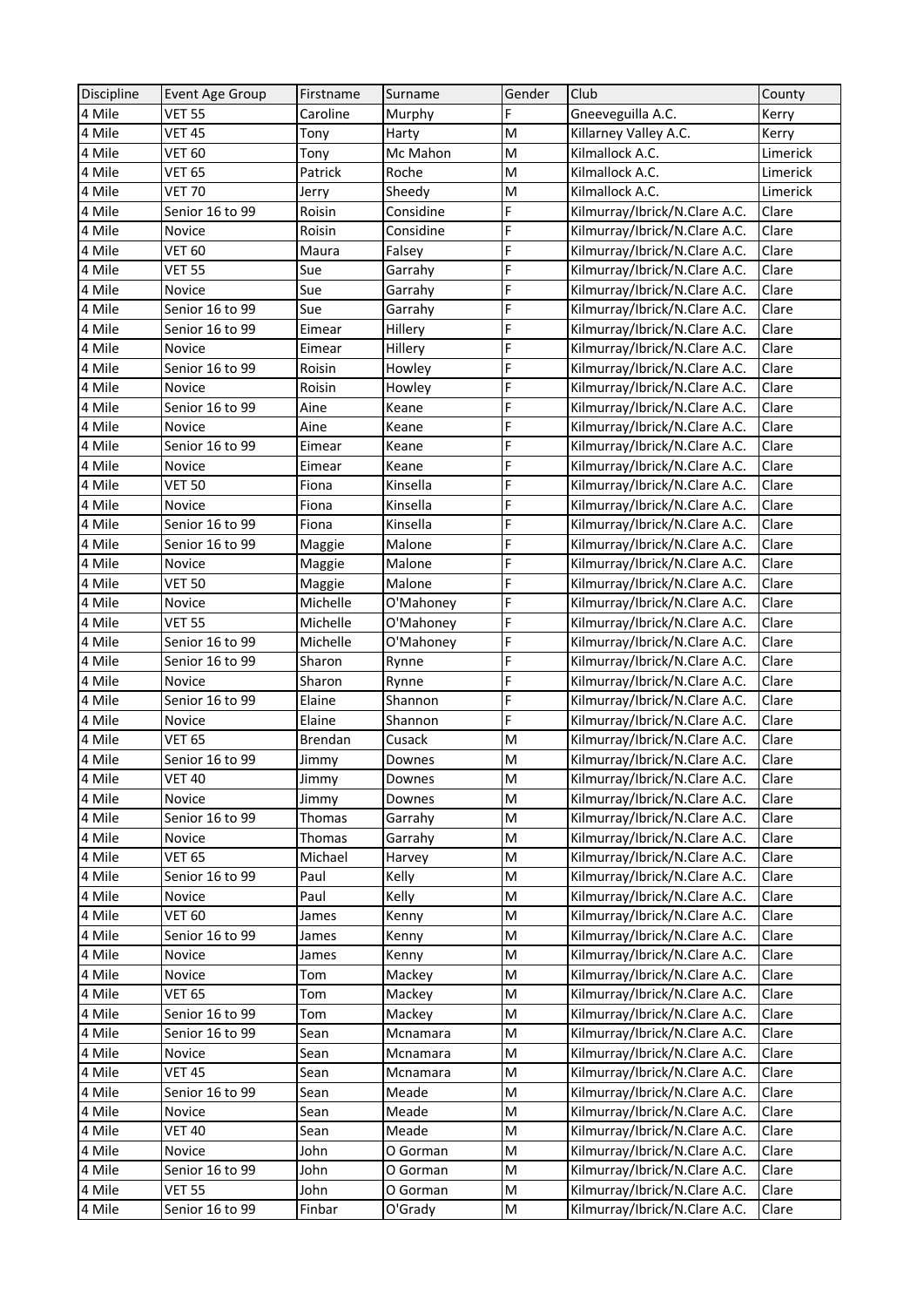| Discipline | Event Age Group | Firstname | Surname        | Gender                                                                                | Club                          | County           |
|------------|-----------------|-----------|----------------|---------------------------------------------------------------------------------------|-------------------------------|------------------|
| 4 Mile     | <b>Novice</b>   | Finbar    | O'Grady        | M                                                                                     | Kilmurray/Ibrick/N.Clare A.C. | Clare            |
| 4 Mile     | <b>VET 35</b>   | Finbar    | O'Grady        | M                                                                                     | Kilmurray/Ibrick/N.Clare A.C. | Clare            |
| 4 Mile     | Senior 16 to 99 | John      | O'Malley       | M                                                                                     | Kilmurray/Ibrick/N.Clare A.C. | Clare            |
| 4 Mile     | Novice          | John      | O'Malley       | M                                                                                     | Kilmurray/Ibrick/N.Clare A.C. | Clare            |
| 4 Mile     | <b>VET 50</b>   | John      | O'Malley       | M                                                                                     | Kilmurray/Ibrick/N.Clare A.C. | Clare            |
| 4 Mile     | Senior 16 to 99 | James     | Sexton         | M                                                                                     | Kilmurray/Ibrick/N.Clare A.C. | Clare            |
| 4 Mile     | Novice          | James     | Sexton         | M                                                                                     | Kilmurray/Ibrick/N.Clare A.C. | Clare            |
| 4 Mile     | <b>VET 65</b>   | James     | Sexton         | M                                                                                     | Kilmurray/Ibrick/N.Clare A.C. | Clare            |
| 4 Mile     | VET 45          | Liam      | Shannon        | M                                                                                     | Kilmurray/Ibrick/N.Clare A.C. | Clare            |
| 4 Mile     | Novice          | Liam      | Shannon        | M                                                                                     | Kilmurray/Ibrick/N.Clare A.C. | Clare            |
| 4 Mile     | Senior 16 to 99 | Liam      | Shannon        | M                                                                                     | Kilmurray/Ibrick/N.Clare A.C. | Clare            |
| 4 Mile     | <b>VET 35</b>   | Donal     | Coakley        | M                                                                                     | Leevale A.C.                  | Cork             |
| 4 Mile     | Novice          | Paul      | Fitzgerald     | M                                                                                     | Limerick A.C.                 | Limerick         |
| 4 Mile     | <b>VET 40</b>   | Paul      | Fitzgerald     | M                                                                                     | Limerick A.C.                 | Limerick         |
| 4 Mile     | Novice          | Aaron     | Gallagher      | M                                                                                     | Limerick A.C.                 | Limerick         |
| 4 Mile     | <b>VET 40</b>   | Aaron     | Gallagher      | M                                                                                     | Limerick A.C.                 | Limerick         |
| 4 Mile     | Novice          | Enda      | Johnson        | M                                                                                     | Limerick A.C.                 | Limerick         |
| 4 Mile     | <b>VET 40</b>   | Enda      | Johnson        | M                                                                                     | Limerick A.C.                 | Limerick         |
| 4 Mile     | Novice          | Derek     | Kiely          | M                                                                                     | Limerick A.C.                 | Limerick         |
| 4 Mile     | <b>VET 40</b>   | Derek     | Kiely          | M                                                                                     | Limerick A.C.                 | Limerick         |
| 4 Mile     | Novice          | Liam      | Lynch          | M                                                                                     | Limerick A.C.                 | Limerick         |
| 4 Mile     | <b>VET 40</b>   | Liam      | Lynch          | M                                                                                     | Limerick A.C.                 | Limerick         |
| 4 Mile     | Novice          | Michael   | Lynch          | M                                                                                     | Limerick A.C.                 | Limerick         |
| 4 Mile     | <b>VET 40</b>   | Michael   | Lynch          | M                                                                                     | Limerick A.C.                 | Limerick         |
| 4 Mile     | <b>VET 45</b>   | Sharon    | Woods          | F                                                                                     | Mallow A.C.                   | Cork             |
| 4 Mile     | Novice          | Michael   | Murphy         | M                                                                                     | Mallow A.C.                   | Cork             |
| 4 Mile     | <b>VET 45</b>   | Michael   | Murphy         | M                                                                                     | Mallow A.C.                   | Cork             |
| 4 Mile     | Senior 16 to 99 | Eugene    | Moynihan       | M                                                                                     | Marian A.C.                   | Clare            |
| 4 Mile     | <b>VET 55</b>   | John      | Cashman        | M                                                                                     | Midleton A.C.                 | Cork             |
| 4 Mile     | <b>VET 50</b>   | John      | Hennessy       | M                                                                                     | Midleton A.C.                 | Cork             |
| 4 Mile     | VET 50          | Ger       | O'Regan        | M                                                                                     | Midleton A.C.                 | Cork             |
| 4 Mile     | <b>VET 60</b>   | Edmond    | O'Sullivan     | M                                                                                     | Midleton A.C.                 | Cork             |
| 4 Mile     | <b>VET 50</b>   | Gerard    | Hanley         | M                                                                                     | Mooreabbey Milers A.C.        | <b>Tipperary</b> |
| 4 Mile     | <b>VET 55</b>   | Damien    | Holian         | M                                                                                     | Mooreabbey Milers A.C.        | <b>Tipperary</b> |
| 4 Mile     | <b>VET 55</b>   | Willie    | O Donoghue     | $\mathsf{M}% _{T}=\mathsf{M}_{T}\!\left( a,b\right) ,\ \mathsf{M}_{T}=\mathsf{M}_{T}$ | Mooreabbey Milers A.C.        | Tipperary        |
| 4 Mile     | Senior 16 to 99 | Mossy     | <b>Bracken</b> | M                                                                                     | Moycarkey Coolcroo A.C.       | Tipperary        |
| 4 Mile     | Novice          | Mossy     | <b>Bracken</b> | M                                                                                     | Moycarkey Coolcroo A.C.       | Tipperary        |
| 4 Mile     | Senior 16 to 99 | Sharon    | Cantwell       | F                                                                                     | Moyne A.C.                    | Tipperary        |
| 4 Mile     | Novice          | Sharon    | Cantwell       | F                                                                                     | Moyne A.C.                    | Tipperary        |
| 4 Mile     | Senior 16 to 99 | Orla      | Healy          | F                                                                                     | Moyne A.C.                    | Tipperary        |
| 4 Mile     | Novice          | Orla      | Healy          | F                                                                                     | Moyne A.C.                    | Tipperary        |
| 4 Mile     | <b>VET 75</b>   | Billy     | Caball         | M                                                                                     | Rising Sun A.C.               | Cork             |
| 4 Mile     | <b>VET 65</b>   | Willie    | Hayes          | M                                                                                     | St. Finbarrs A.C.             | Cork             |
| 4 Mile     | <b>VET 65</b>   | Dan       | Kennedy        | M                                                                                     | St. Finbarrs A.C.             | Cork             |
| 4 Mile     | <b>VET 65</b>   | Eamonn    | Mcevoy         | M                                                                                     | St. Finbarrs A.C.             | Cork             |
| 4 Mile     | Novice          | Anne      | Mangan         | F                                                                                     | Star of the Laune A.C.        | Kerry            |
| 4 Mile     | <b>VET 60</b>   | Anne      | Mangan         | F.                                                                                    | Star of the Laune A.C.        | Kerry            |
| 4 Mile     | <b>VET 60</b>   | Michael   | Mangan         | M                                                                                     | Star of the Laune A.C.        | Kerry            |
| 4 Mile     | Novice          | Adam      | Neary          | M                                                                                     | Star of the Laune A.C.        | Kerry            |
| 4 Mile     | Senior 16 to 99 | John      | Fitzgibbon     | M                                                                                     | Thurles Crokes A.C.           | Tipperary        |
| 4 Mile     | Novice          | John      | Fitzgibbon     | M                                                                                     | Thurles Crokes A.C.           | Tipperary        |
| 4 Mile     | <b>VET 40</b>   | John      | Fitzgibbon     | M                                                                                     | Thurles Crokes A.C.           | Tipperary        |
| 4 Mile     | Novice          | Tahlia    | Britton        | F                                                                                     | Togher A.C.                   | Cork             |
| 4 Mile     | <b>VET 35</b>   | Marjorie  | Lynch          | F                                                                                     | Togher A.C.                   | Cork             |
| 4 Mile     | <b>VET 40</b>   | Eoin      | Kelly          | M                                                                                     | Tulla A.C.                    | Clare            |
| 4 Mile     | <b>VET 45</b>   | Oliver    | Mcinerney      | M                                                                                     | Tulla A.C.                    | Clare            |
| 4 Mile     | VET 45          | James     | Mcintyre       | M                                                                                     | Tulla A.C.                    | Clare            |